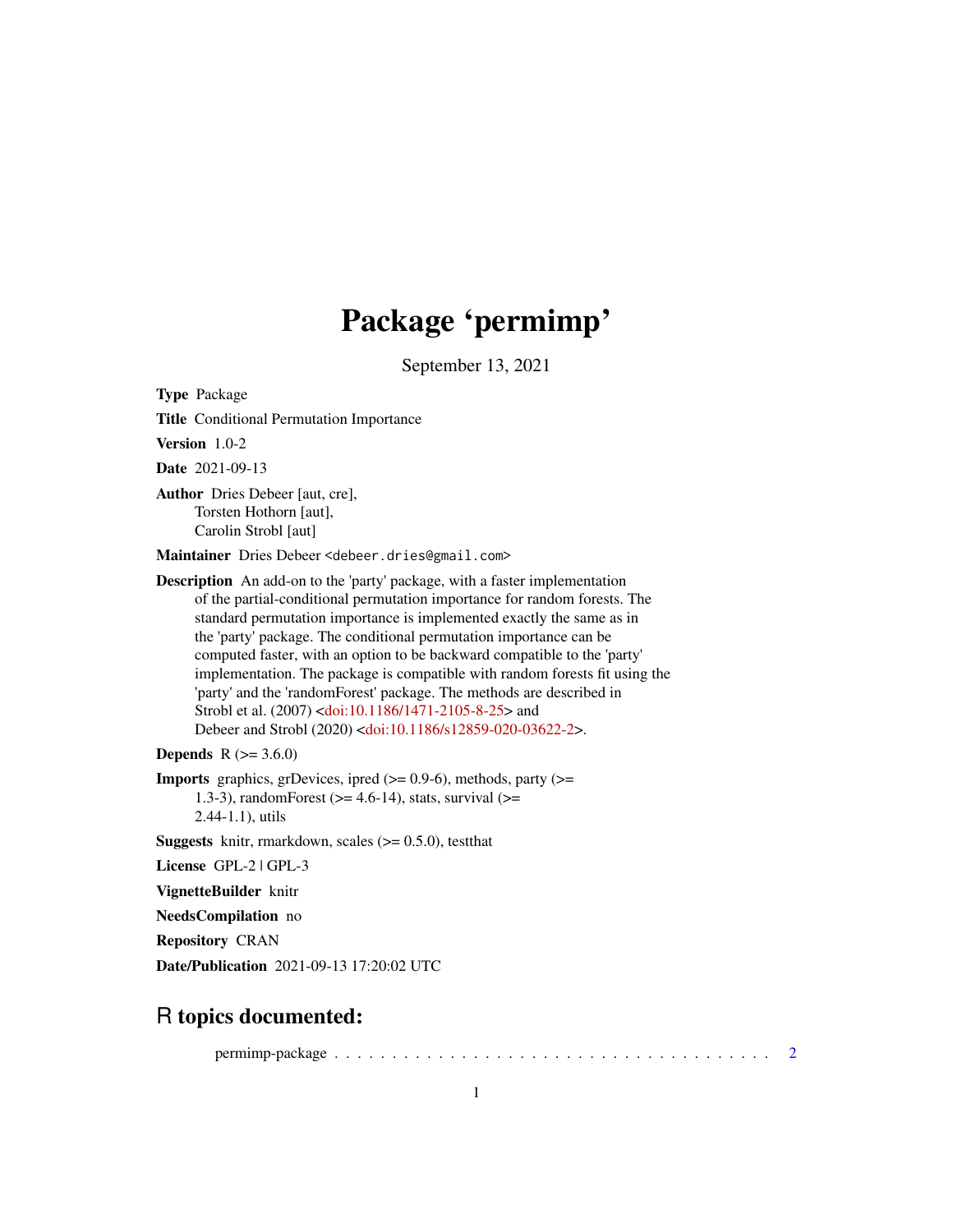<span id="page-1-0"></span>

| Index |  |  |  |  |  |  |  |  |  |  |  |  |  |  |
|-------|--|--|--|--|--|--|--|--|--|--|--|--|--|--|
|       |  |  |  |  |  |  |  |  |  |  |  |  |  |  |
|       |  |  |  |  |  |  |  |  |  |  |  |  |  |  |
|       |  |  |  |  |  |  |  |  |  |  |  |  |  |  |
|       |  |  |  |  |  |  |  |  |  |  |  |  |  |  |
|       |  |  |  |  |  |  |  |  |  |  |  |  |  |  |

permimp-package *Conditional Permutation Importance*

# Description

An add-on to the 'party' package, with a faster implementation of the partial-conditional permutation importance for random forests. The standard permutation importance is implemented exactly the same as in the 'party' package. The conditional permutation importance can be computed faster, with an option to be backward compatible to the 'party' implementation. The package is compatible with random forests fit using the 'party' and the 'randomForest' package. The methods are described in Strobl et al. (2007) <doi:10.1186/1471-2105-8-25> and Debeer and Strobl (2020) <doi:10.1186/s12859-020-03622-2>.

# Details

Index of help topics:

| VarImp          | VarImp Objects                                  |
|-----------------|-------------------------------------------------|
| VarImp-methods  | Methods for VarImp Objects                      |
| permimp         | Random Forest Permutation Importance for random |
|                 | forests                                         |
| permimp-package | Conditional Permutation Importance              |
| ranks           | Reversed Rankings                               |
| selFreq         | Predictor Selection Frequency in Random Forests |
|                 |                                                 |

# Author(s)

Maintainer: Dries Debeer <dries.debeer@uzh.ch>

# Authors:

- Carolin Strobl
- Torsten Hothorn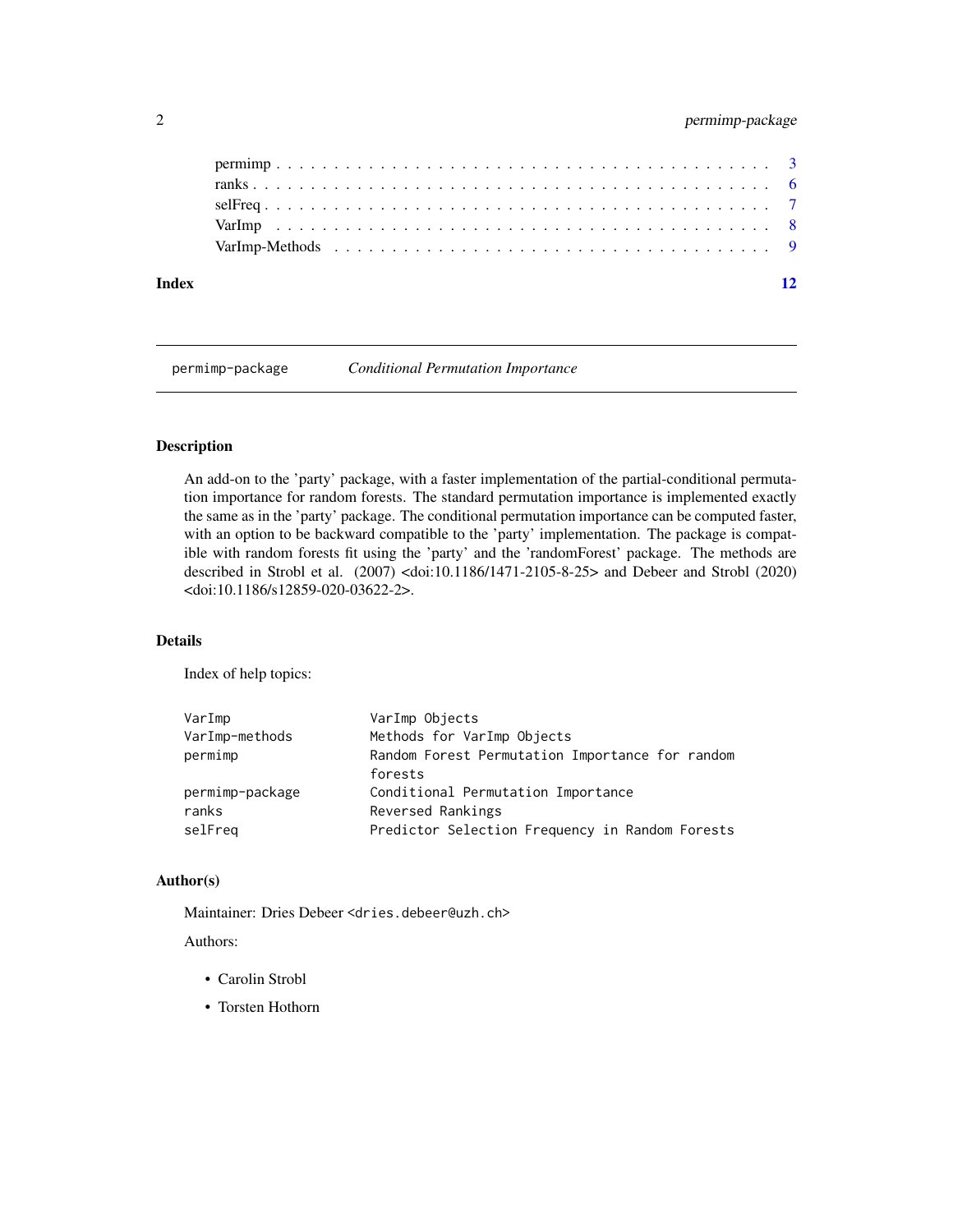<span id="page-2-0"></span>

#### Description

Standard and partial/conditional permutation importance for random forest-objects fit using the party or randomForest packages, following the permutation principle of the 'mean decrease in accuracy' importance in randomForest . The partial/conditional permutation importance is implemented differently, selecting the predictions to condition on in each tree using Pearson Chi-squared tests applied to the by-split point-categorized predictors. In general the new implementation has similar results as the original [varimp](#page-0-0) function. With asParty = TRUE, the partial/conditional permutation importance is fully backward-compatible but faster than the original [varimp](#page-0-0) function in party.

### Usage

```
permimp(object, ...)
## S3 method for class 'randomForest'
permimp(object, nperm = 1, OOB = TRUE, scaled = FALSE,
     conditional = FALSE, threshold = .95, which names = NULL,thresholdDiagnostics = FALSE, progressBar = TRUE, do_check = TRUE, ...)
## S3 method for class 'RandomForest'
permimp(object, nperm = 1, OOB = TRUE, scaled = FALSE,
     conditional = FALSE, threshold = .95, whichxnames = NULL,
     thresholdDiagnostics = FALSE, progressBar = TRUE,
    pre1.0_0 = conditional, AUC = FALSE, asParty = FALSE, mincriterion = 0, ...)
```
# **Arguments**

| object       | an object as returned by cforest or random Forest.                                                                                                                                                                                                                                                                                                      |
|--------------|---------------------------------------------------------------------------------------------------------------------------------------------------------------------------------------------------------------------------------------------------------------------------------------------------------------------------------------------------------|
| mincriterion | the value of the test statistic or 1 - p-value that must be exceeded in order to<br>include a split in the computation of the importance. The default minoriterion<br>$= 0$ guarantees that all splits are included.                                                                                                                                    |
| conditional  | a logical that determines whether unconditional or conditional permutation is<br>performed.                                                                                                                                                                                                                                                             |
| threshold    | the threshold value for $(1 - p-value)$ of the association between the predictor<br>of interest and another predictor, which must be exceeded in order to include<br>the other predictor in the conditioning scheme for the predictor of interest (only<br>relevant if conditional = TRUE). A threshold value of zero includes all other<br>predictors. |
| nperm        | the number of permutations performed.                                                                                                                                                                                                                                                                                                                   |
| 00B          | a logical that determines whether the importance is computed from the out-of-<br>bag sample or the learning sample (not suggested).                                                                                                                                                                                                                     |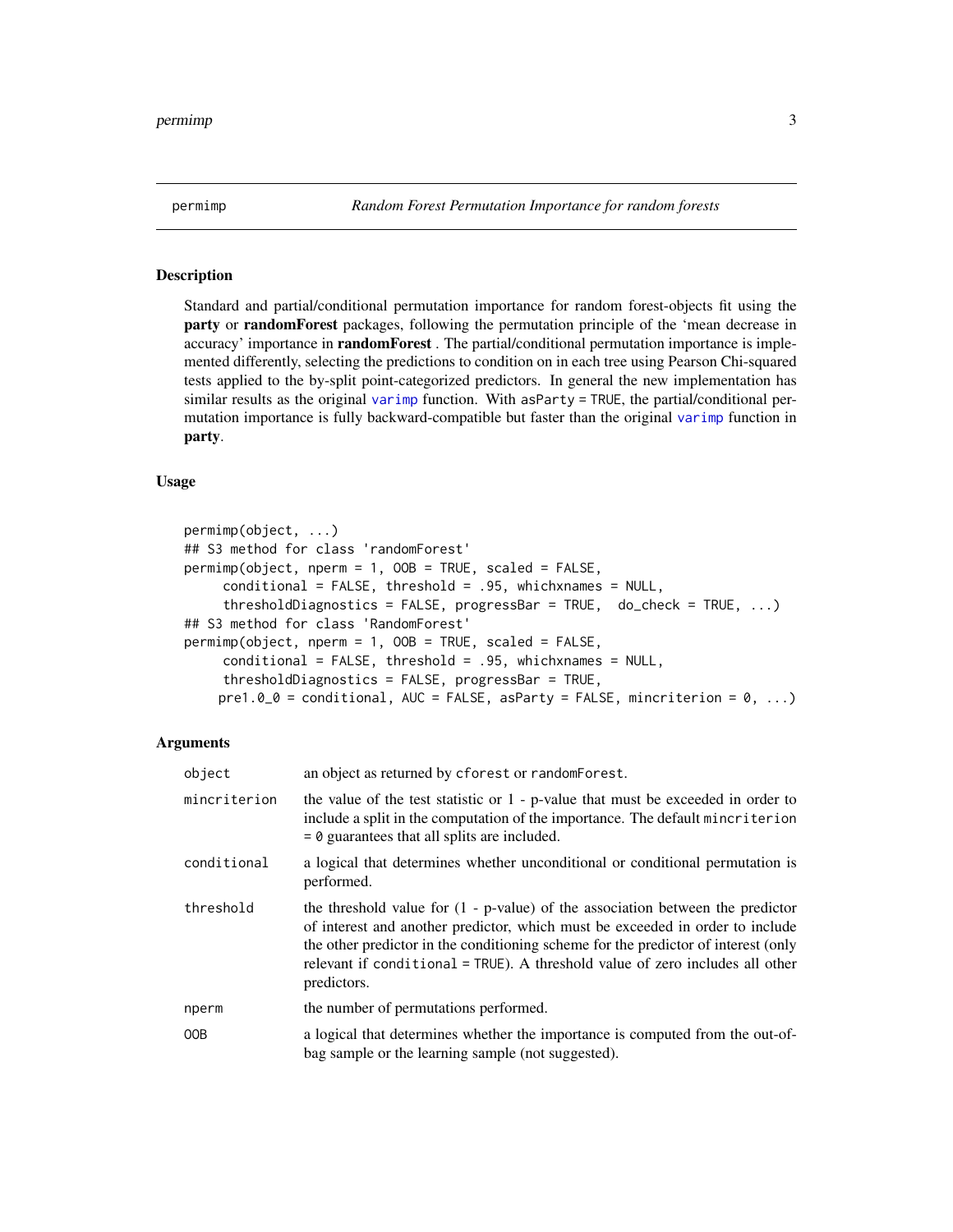| pre1.00              | Prior to <b>party</b> version 1.0-0, the actual data values were permuted according<br>to the original permutation importance suggested by Breiman (2001). Now the<br>assignments to child nodes of splits in the variable of interest are permuted as<br>described by Hapfelmeier et al. (2012), which allows for missing values in<br>the predictors and is more efficient with respect to memory consumption and<br>computing time. This method does not apply to the conditional permutation<br>importance, nor to random forests that were not fit using the <b>party</b> package. |
|----------------------|-----------------------------------------------------------------------------------------------------------------------------------------------------------------------------------------------------------------------------------------------------------------------------------------------------------------------------------------------------------------------------------------------------------------------------------------------------------------------------------------------------------------------------------------------------------------------------------------|
| scaled               | a logical that determines whether the differences in prediction accuracy should<br>be scaled by the total (null-model) error.                                                                                                                                                                                                                                                                                                                                                                                                                                                           |
| <b>AUC</b>           | a logical that determines whether the Area Under the Curve (AUC) instead of<br>the accuracy is used to compute the permutation importance (cf. Janitza et al.,<br>2012). The AUC-based permutation importance is more robust towards class<br>imbalance, but it is only applicable to binary classification.                                                                                                                                                                                                                                                                            |
| asParty              | a logical that determines whether or not exactly the same values as the original<br>varimp function in <b>party</b> should be obtained.                                                                                                                                                                                                                                                                                                                                                                                                                                                 |
| whichxnames          | a character vector containing the predictor variable names for which the permu-<br>tation importance should be computed. Only use when aware of the implica-<br>tions, see section 'Details'.                                                                                                                                                                                                                                                                                                                                                                                           |
| thresholdDiagnostics |                                                                                                                                                                                                                                                                                                                                                                                                                                                                                                                                                                                         |
|                      | a logical that specifies whether diagnostics with respect to the threshold-value<br>should be prompted as warnings.                                                                                                                                                                                                                                                                                                                                                                                                                                                                     |
| progressBar          | a logical that determines whether a progress bar should be displayed.                                                                                                                                                                                                                                                                                                                                                                                                                                                                                                                   |
| do_check             | a logical that determines whether a check requiring user input should be in-<br>cluded.                                                                                                                                                                                                                                                                                                                                                                                                                                                                                                 |
| .                    | additional arguments to be passed to the Methods                                                                                                                                                                                                                                                                                                                                                                                                                                                                                                                                        |
|                      |                                                                                                                                                                                                                                                                                                                                                                                                                                                                                                                                                                                         |

#### Details

Function permimp is highly comparable to [varimp](#page-0-0) in **party**, but the partial/conditional variable importance has a different, more efficient implementation. Compared to the original [varimp](#page-0-0) in party, permimp applies a different strategy to select the predictors to condition on (ADD REFERENCE TO PAPER).

With asParty = TRUE, permimp returns exactly the same values as [varimp](#page-0-0) in **party**, but the computation is done more efficiently.

If conditional = TRUE, the importance of each variable is computed by permuting within a grid defined by the predictors that are associated (with 1 - p-value greater than threshold) to the variable of interest. The threshold can be interpreted as a parameter that moves the permutation importance across a dimension from fully conditional (threshold  $= 0$ ) to completely unconditional (threshold = 1), see Debeer and Strobl (2020).

Using the wichxnames argument, the computation of the permutation importance can be limited to a smaller number of specified predictors. Note, however, that when conditional = TRUE, the (other) predictors to condition on are also limited to this selection of predictors. Only use when fully aware of the implications.

For further details, please refer to the documentation of [varimp](#page-0-0).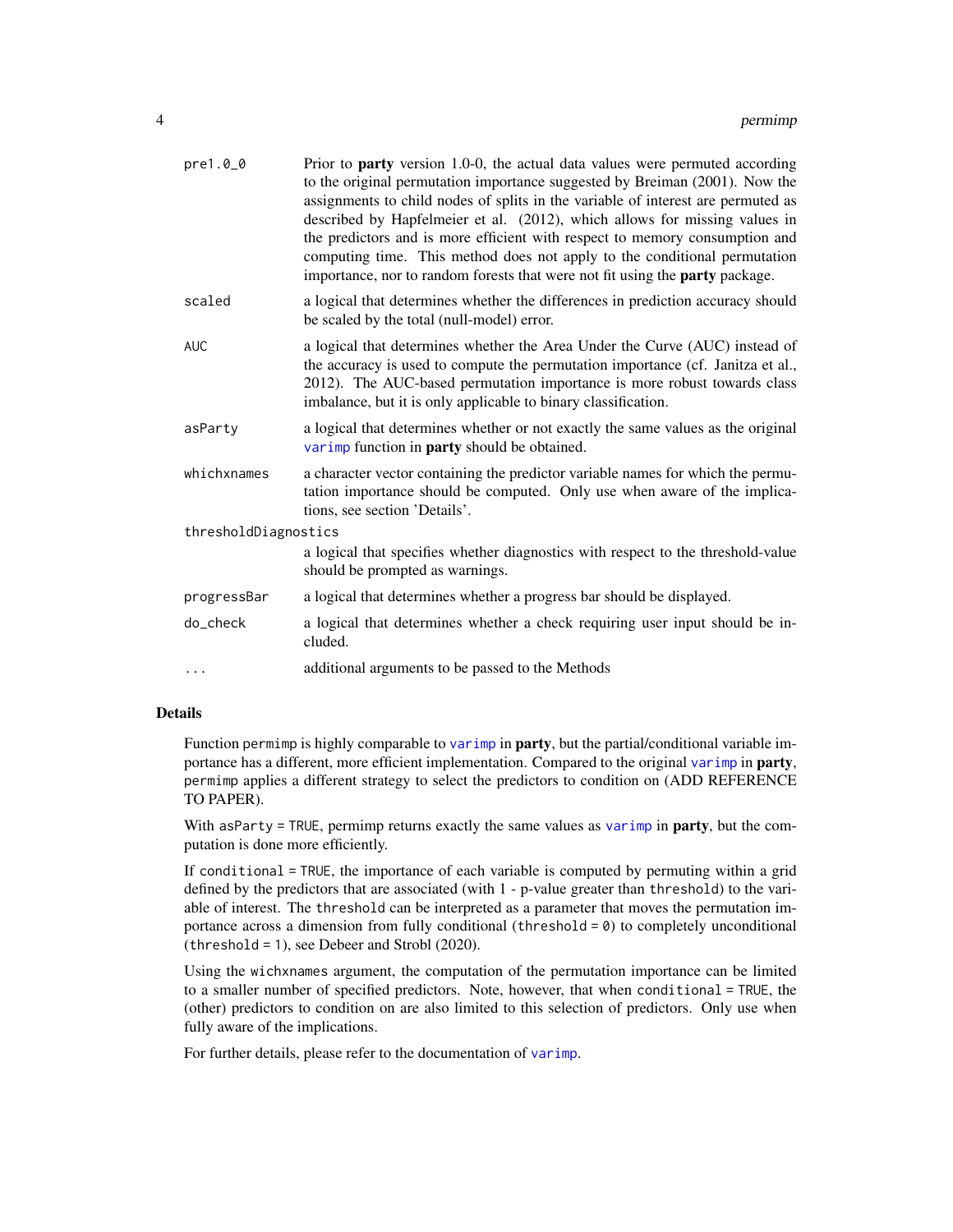#### <span id="page-4-0"></span>permimp 5

#### Value

An object of class [VarImp](#page-7-1), with the mean decrease in accuracy as its \$values.

#### References

Leo Breiman (2001). Random Forests. *Machine Learning*, 45(1), 5–32.

Alexander Hapfelmeier, Torsten Hothorn, Kurt Ulm, and Carolin Strobl (2012). A New Variable Importance Measure for Random Forests with Missing Data. *Statistics and Computing*, [https:](https://link.springer.com/article/10.1007/s11222-012-9349-1) [//link.springer.com/article/10.1007/s11222-012-9349-1](https://link.springer.com/article/10.1007/s11222-012-9349-1)

Torsten Hothorn, Kurt Hornik, and Achim Zeileis (2006b). Unbiased Recursive Partitioning: A Conditional Inference Framework. *Journal of Computational and Graphical Statistics*, 15 (3), 651- 674. Preprint available from [https://www.zeileis.org/papers/Hothorn+Hornik+Zeileis-200](https://www.zeileis.org/papers/Hothorn+Hornik+Zeileis-2006.pdf)6. [pdf](https://www.zeileis.org/papers/Hothorn+Hornik+Zeileis-2006.pdf)

Silke Janitza, Carolin Strobl and Anne-Laure Boulesteix (2013). An AUC-based Permutation Variable Importance Measure for Random Forests. BMC Bioinformatics.2013, 14 119. [https:](https://bmcbioinformatics.biomedcentral.com/articles/10.1186/1471-2105-14-119) [//bmcbioinformatics.biomedcentral.com/articles/10.1186/1471-2105-14-119](https://bmcbioinformatics.biomedcentral.com/articles/10.1186/1471-2105-14-119)

Carolin Strobl, Anne-Laure Boulesteix, Thomas Kneib, Thomas Augustin, and Achim Zeileis (2008). Conditional Variable Importance for Random Forests. *BMC Bioinformatics*, 9, 307. [https:](https://bmcbioinformatics.biomedcentral.com/articles/10.1186/1471-2105-9-307) [//bmcbioinformatics.biomedcentral.com/articles/10.1186/1471-2105-9-307](https://bmcbioinformatics.biomedcentral.com/articles/10.1186/1471-2105-9-307)

Debeer Dries and Carolin Strobl (2020). Conditional Permutation Importance Revisited. *BMC Bioinformatics*, 21, 307. [https://bmcbioinformatics.biomedcentral.com/articles/10.1186](https://bmcbioinformatics.biomedcentral.com/articles/10.1186/s12859-020-03622-2)/ [s12859-020-03622-2](https://bmcbioinformatics.biomedcentral.com/articles/10.1186/s12859-020-03622-2)

#### See Also

[varimp](#page-0-0), [VarImp](#page-7-1)

# Examples

```
### for RandomForest-objects, by party::cforest()
set.seed(290875)
readingSkills.cf <- party::cforest(score ~ ., data = party::readingSkills,
                            control = party::cforest_unbiased(mtry = 2, ntree = 25))
### conditional importance, may take a while...
# party implementation:
set.seed(290875)
party::varimp(readingSkills.cf, conditional = TRUE)
# faster implementation but same results
set.seed(290875)
permimp(readingSkills.cf, conditional = TRUE, asParty = TRUE)
# different implementation with similar results
set.seed(290875)
permimp(readingSkills.cf, conditional = TRUE, asParty = FALSE)
### standard (unconditional) importance is unchanged
set.seed(290875)
```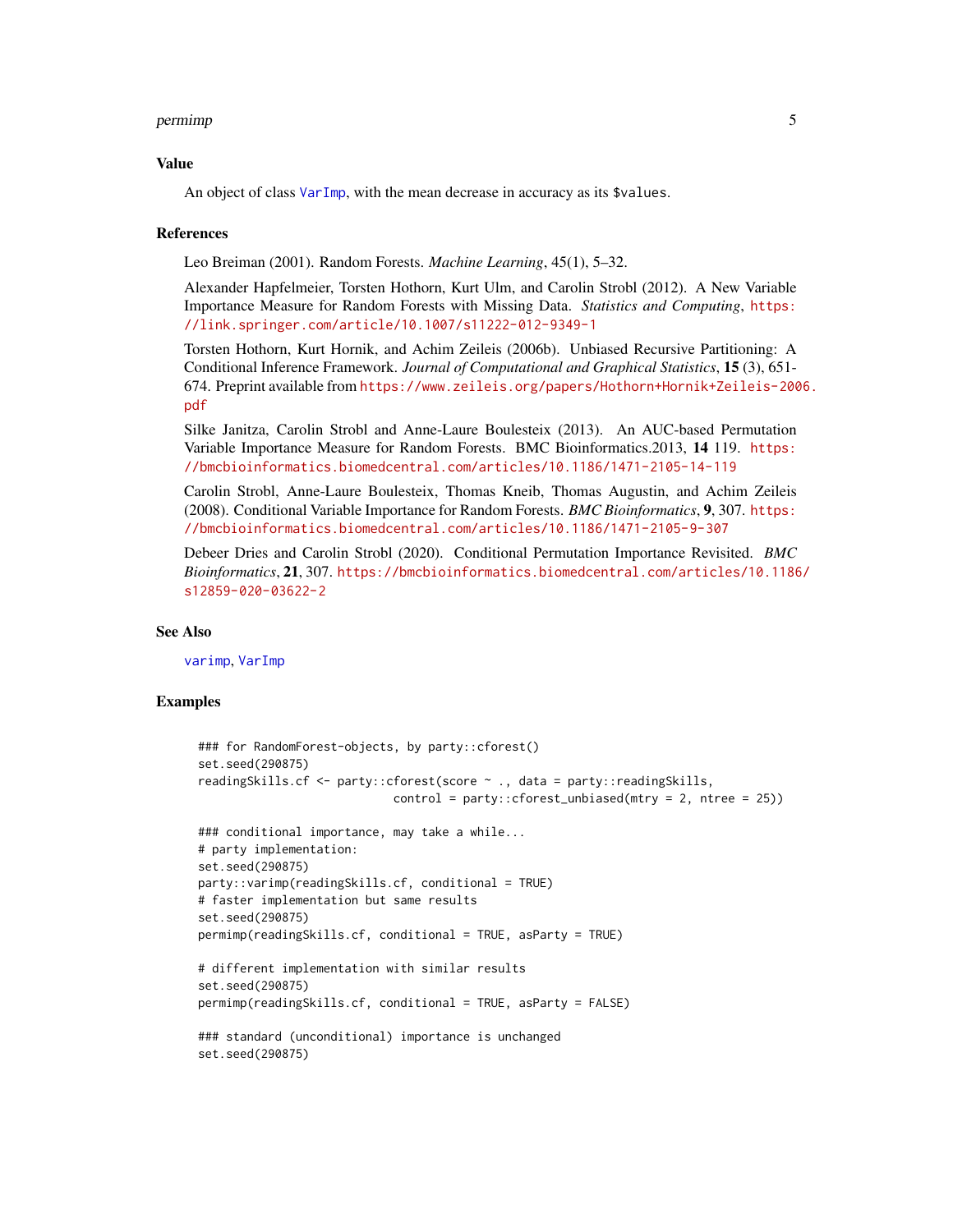```
party::varimp(readingSkills.cf)
set.seed(290875)
permimp(readingSkills.cf)
###
set.seed(290875)
readingSkills.rf <- randomForest::randomForest(score ~ ., data = party::readingSkills,
                            mtry = 2, ntree = 25, importance = TRUE,
                            keep.forest = TRUE, keep.inbag = TRUE)
### (unconditional) Permutation Importance
set.seed(290875)
permimp(readingSkills.rf, do_check = FALSE)
# very close to
readingSkills.rf$importance[,1]
### Conditional Permutation Importance
set.seed(290875)
permimp(readingSkills.rf, conditional = TRUE, threshold = .8, do_check = FALSE)
```
<span id="page-5-1"></span>

ranks *Reversed Rankings*

### Description

Method for giving the reversed rankings of the numerical values of a vector or VarImp object.

### Usage

```
ranks(x, note = TRUE, \dots)
## Default S3 method:
ranks(x, note = TRUE, ...)
## S3 method for class 'VarImp'
ranks(x, note = TRUE, \dots)
```
### Arguments

|                         | an object to be reverse ranked.                                                                             |
|-------------------------|-------------------------------------------------------------------------------------------------------------|
| note                    | a logical specifying whether the (reversed) rankings should be printed instead of<br>the importance values. |
| $\cdot$ $\cdot$ $\cdot$ | additional arguments to be passed to rank.                                                                  |

<span id="page-5-0"></span>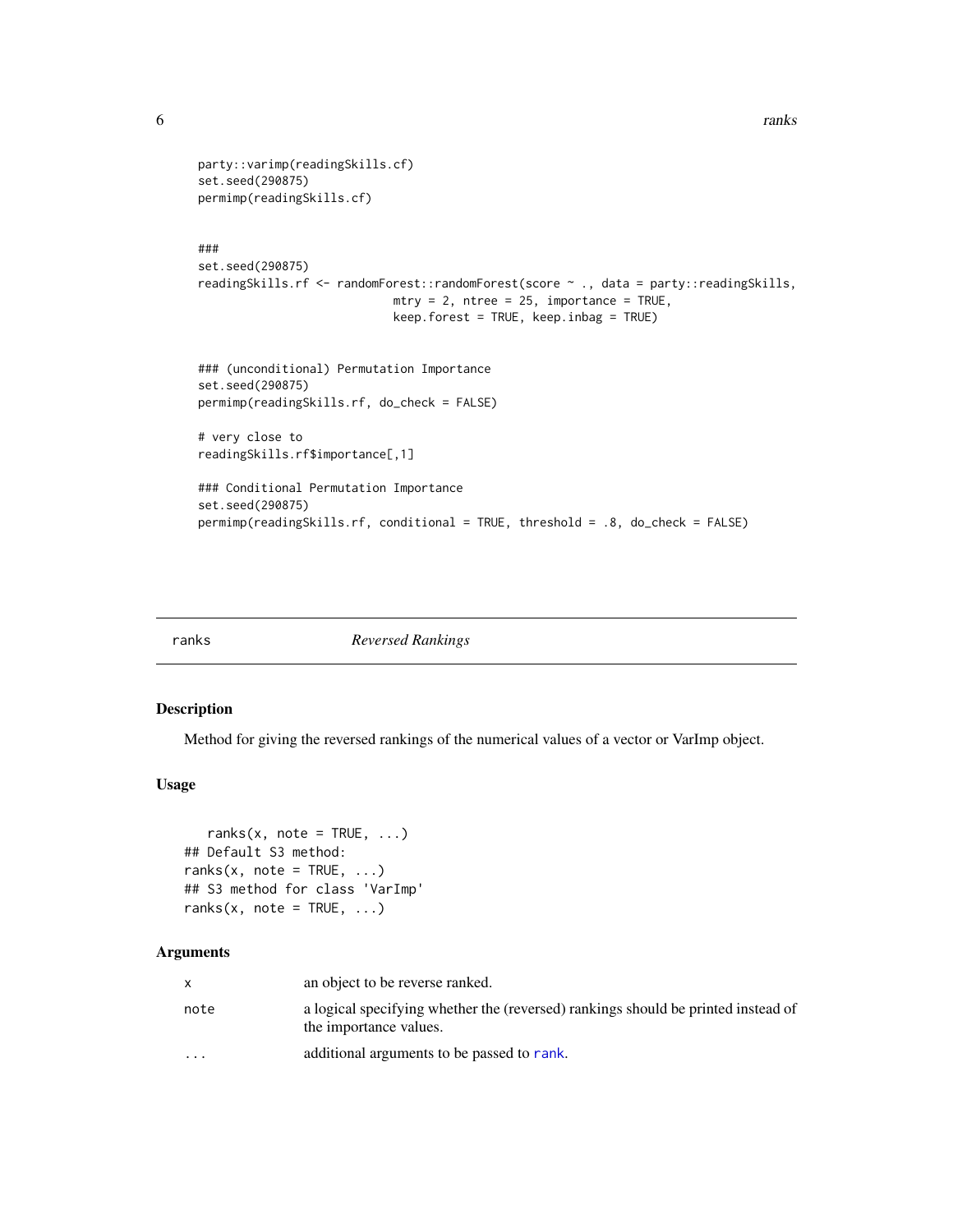#### <span id="page-6-0"></span>selFreq 7 and 2012 19:30 the self-requirement of the self-requirement of the self-requirement of the self-requirement of the self-requirement of the self-requirement of the self-requirement of the self-requirement of the s

# Details

The ranks function is nothing more than (length(x) -rank(x,...) + 1L). But it also works for objects of class [VarImp](#page-7-1).

# Value

A vector containing the reversed rankings.

#### Examples

```
## High Jump data
HighJumps <- c(Anna = 1.45, Betty = 1.53, Cara = 1.37, Debby = 1.61,
               Emma = 1.29, Hanna = 1.44, Juno = 1.71)
HighJumps
## ranking of high jump data
ranks(HighJumps)
```
selFreq *Predictor Selection Frequency in Random Forests*

# Description

counts how many times each predictor variable was selected for splitting in a random forest. Only implemented for [cforest](#page-0-0) form the party package.

### Usage

```
selFreq(object, whichxnames = NULL)
```
#### Arguments

| object      | an object as returned by cforest.                                             |
|-------------|-------------------------------------------------------------------------------|
| whichxnames | a character vector containing the predictor variable names that for which the |
|             | permutation importance should be computed. See section 'Details'.             |

#### Details

Function selFreq counts how many times each predictor variable was selected for splitting in a random forest. In the current implementation this selFreq can only be applied to random forests as returned by cforest.

#### Value

An object of class [VarImp](#page-7-1), with as \$values the mean of the sum of the selection frequencies across the trees.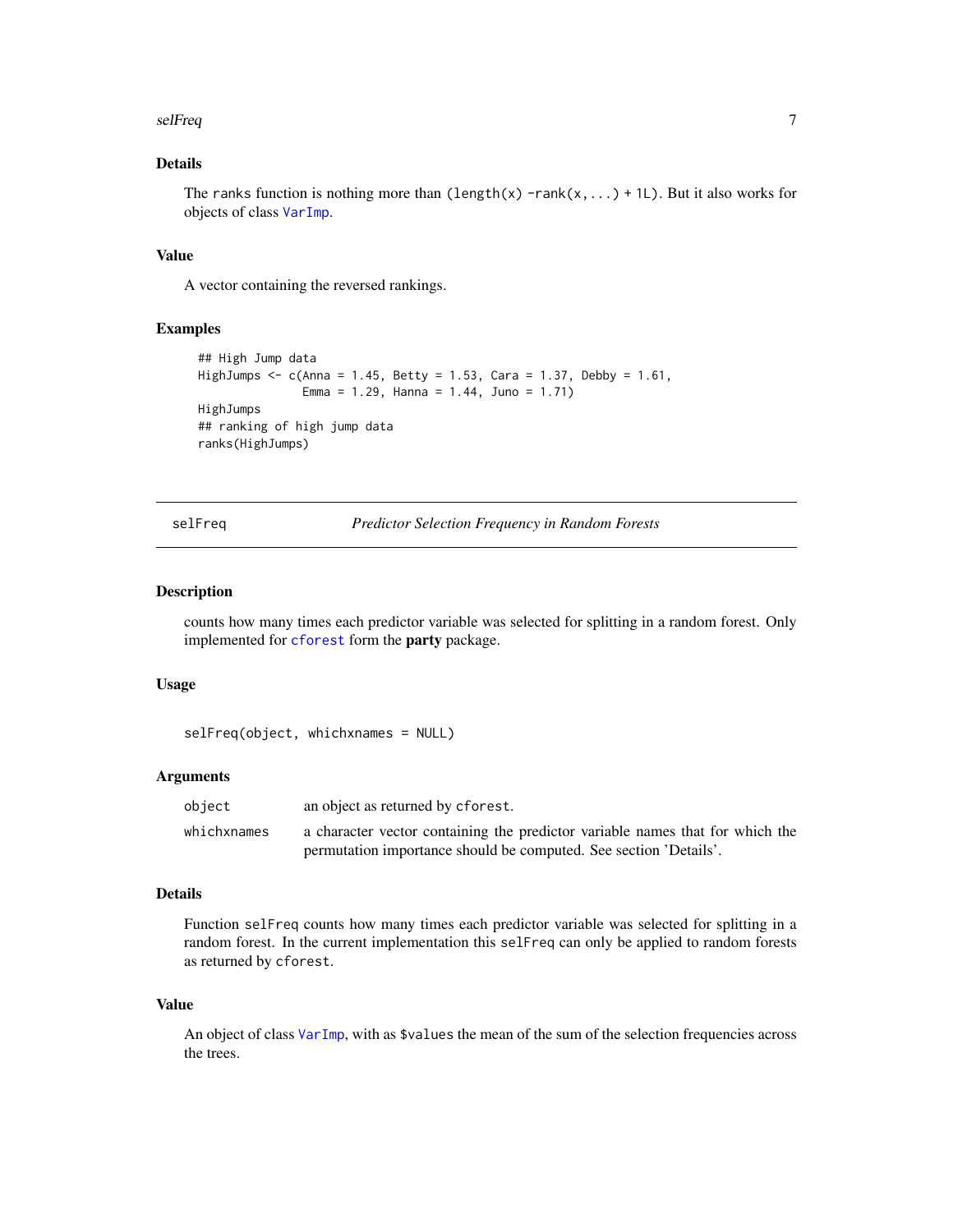8 States of the contract of the contract of the contract of the contract of the contract of the contract of the contract of the contract of the contract of the contract of the contract of the contract of the contract of th

# See Also

[VarImp](#page-7-1),

# Examples

```
set.seed(290875)
readingSkills.cf <- party::cforest(score ~ ., data = party::readingSkills,
                            control = party::cforest\_unbiased(mtry = 2, ntree = 100))## Selection Frequency
selFreq(readingSkills.cf)
```
<span id="page-7-1"></span>

# VarImp *VarImp Objects*

#### Description

A class for random forest variable importance measures [VarImp](#page-7-1) objects.

#### Usage

```
as.VarImp(object, ...)
## S3 method for class 'data.frame'
## S3 method for class 'data.frame'
as.VarImp(object, FUN = mean,
             type = c("Permutation", "Conditional Permutation",
                      "Selection Frequency", "See Info"),
             info = NULL, ...)## S3 method for class 'matrix'
## S3 method for class 'matrix'
as.VarImp(object, FUN = mean,
             type = c("Permutation", "Conditional Permutation",
                      "Selection Frequency", "See Info"),
             info = NULL, ...)## S3 method for class 'numeric'
## S3 method for class 'numeric'
as.VarImp(object, perTree = NULL,
              type = c("Permutation", "Conditional Permutation",
                       "Selection Frequency", "See Info"),
              info = NULL, ...)
```
is.VarImp(VarImp)

<span id="page-7-0"></span>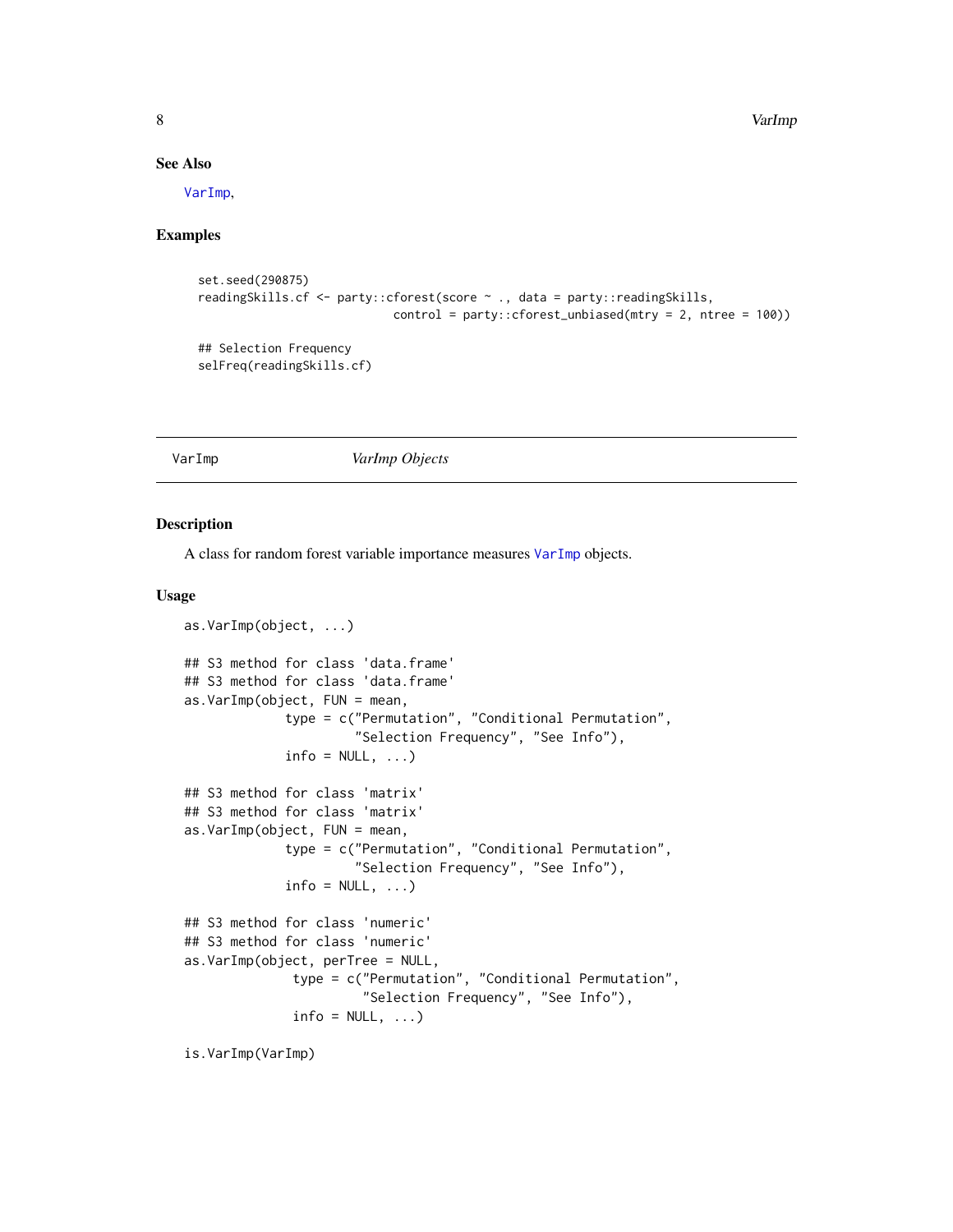# <span id="page-8-0"></span>VarImp-Methods 9

### Arguments

| object     | an R object.                                                                                                                |
|------------|-----------------------------------------------------------------------------------------------------------------------------|
| perTree    | a matrix or data frame of size ntree x p containing the variable importance<br>measures for each tree in the random forest. |
| type       | a character indicating the type of variable importance measure.                                                             |
| info       | a list with additional information about the variable importance measure.                                                   |
| <b>FUN</b> | a function to compute the variable importance. See section 'Details'.                                                       |
| VarImp     | an object of the class VarImp.                                                                                              |
| $\ddotsc$  | additional arguments.                                                                                                       |

# Details

as.VarImp creates an object of class 'VarImp'. When object is a [matrix](#page-0-0) or a [data.frame](#page-0-0), the final values are computed by applying FUN to its columns. is.VarImp returns a logical indicating whether the evaluated object is of class 'VarImp'.

# See Also

[VarImp-methods](#page-8-1)

# Examples

```
## Matrix of fake importance measures per Tree
set.seed(290875)
ntree <- 500
p \le -15fakeVIM \leq matrix(rnorm(ntree \star p), nrow = ntree, ncol = p,
           dimnames = list(paste0("pred", seq_len(ntree)), paste0("pred", seq_len(p))))
is.VarImp(fakeVIM)
## make a 'VarImp' object
fakeVarImp <- as.VarImp(fakeVIM, type = "See Info",
                  info = list("The Vims are based on fake data.",
                  "The mean was used to aggregate across the trees"))
```

```
is.VarImp(fakeVarImp)
```
VarImp-Methods *Methods for VarImp Objects*

#### <span id="page-8-1"></span>Description

Methods for computing on [VarImp](#page-7-1) objects..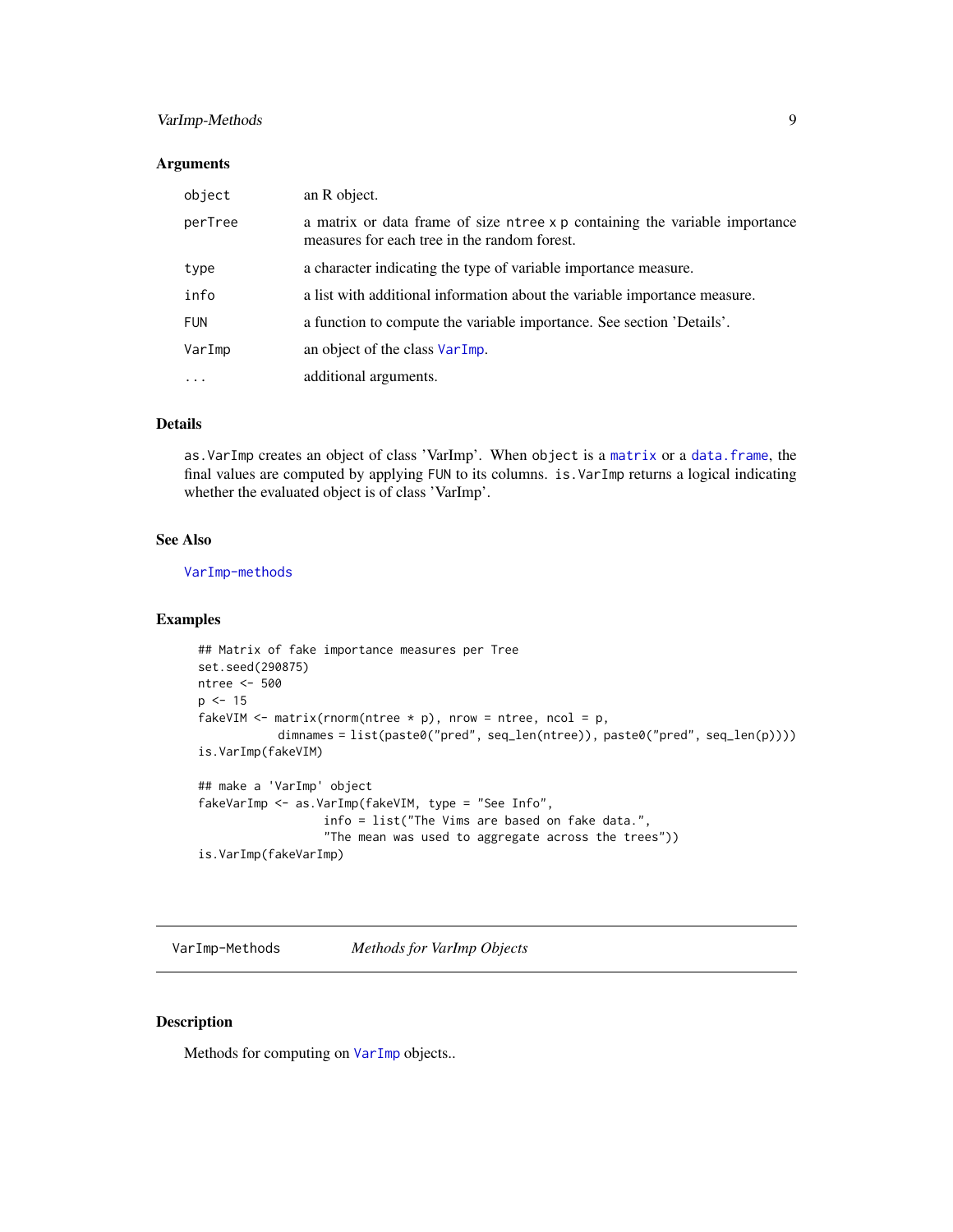# <span id="page-9-0"></span>Usage

```
## S3 method for class 'VarImp'
plot(x, nVar = length(x$values), type = c("bar", "box", "dot", "rank"),sort = TRUE, interval = c('no'', 'quantile'', 'sd''),
                      intervalProbs = c(.25, .75), intervalColor = NULL,horizontal = FALSE, col = NULL, pch = NULL,
                      main = NULL, margin = NULL, ...)## S3 method for class 'VarImp'
print(x, \text{ ranks} = FALSE, ...)## S3 method for class 'VarImp'
subset(x, subset, ...)
```
# Arguments

| X             | an object of the class VarImp.                                                                                                                                                             |
|---------------|--------------------------------------------------------------------------------------------------------------------------------------------------------------------------------------------|
| nVar          | an integer specifying the number of predictor variables that should be included<br>in the plot. The nVar predictor variables with the highest variable importance<br>measure are retained. |
| type          | a character string that indicates the type of plot. Must be one of the following:<br>"bar", "box", "dot" or "rank" (see Details).                                                          |
| sort          | a logical that specifies whether the predictors should be ranked according to the<br>importance measures.                                                                                  |
| interval      | a character string that indicates if, and which type of intervals should be added<br>to the plot. Must be one of the following: "no", "quantile", or "sd" (see<br>Details).                |
| intervalProbs | a numerical vector of the form c(bottom, top), specifying the two quantiles that<br>should be used for the interval. Only meaningful when interval = "quantile".                           |
| intervalColor | a color code or name, see par.                                                                                                                                                             |
| horizontal    | a logical that specifies whether the plot should be horizontal (= importance val-<br>ues on the x-axis. The default is FALSE.                                                              |
| col           | a color code or name, see par.                                                                                                                                                             |
| pch           | Either a single character or an integer code specifying the plotting 'character',<br>see par.                                                                                              |
| main          | an overall title for the plot: see title.                                                                                                                                                  |
| margin        | a numerical vector of the form c(bottom, left, top, right), which gives the<br>number of lines of margin to be specified on the four sides of the plot. See par.                           |
| ranks         | a logical specifying whether the (reversed) rankings should be printed instead of<br>the importance values.                                                                                |
| subset        | a character, integer or logical vector, specifying the subset of predictor variables.                                                                                                      |
| $\cdots$      | additional arguments.                                                                                                                                                                      |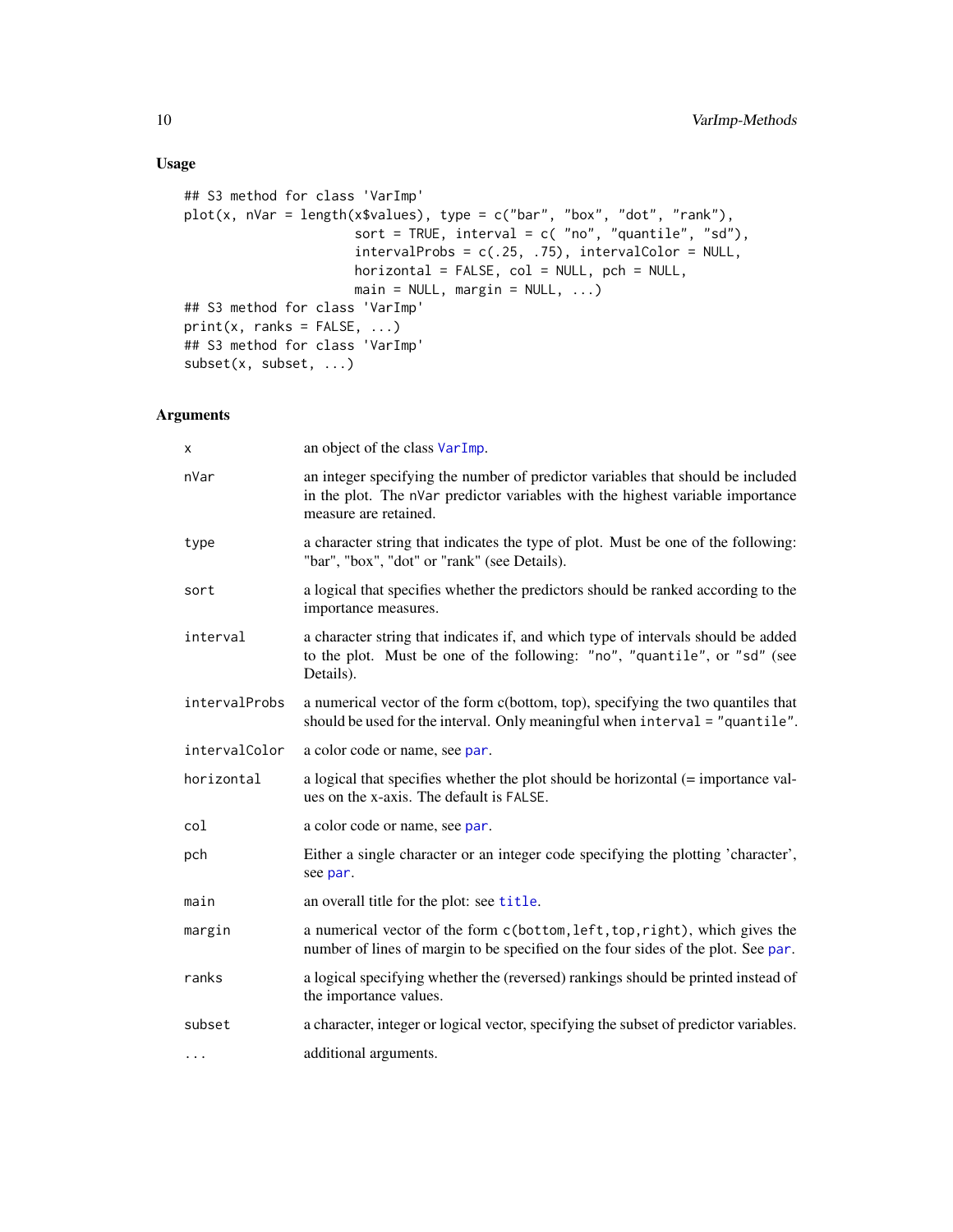#### <span id="page-10-0"></span>VarImp-Methods 11

### Details

plot gives visualization of the variable importance values. print prints the importance values, or their (reversed) rankings if ranks = TRUE. ranks returns the reversed rankings of the variable importance values. The subset method for VarImp objects returns a VarImp object for only a subset of the original predictors in the random forest.

In plot, the type = "bar" results in a barplot, type = "dot" in a point-plot, type = "rank" in a point-plot with the importance rankings as the plotting 'characters', see [ranks](#page-5-1). In each of these three options an interval (based on either two quantiles or on the standard deviation of the perTree values) can be added to the plot. type = "box" results in boxplots, and is only meaningful when perTree values are available.

#### See Also

[VarImp](#page-7-1)

#### Examples

```
## Fit a random forest (using cforest)
set.seed(290875)
readingSkills.cf <- party::cforest(score ~ ., data = party::readingSkills,
                            control = party::cforest_unbiased(mtry = 2, ntree = 50))
## compute permutation variable importance:
set.seed(290875)
permVIM <- permimp(readingSkills.cf)
## print the variable importance values
permVIM
print(permVIM, ranks = TRUE)
ranks(permVIM)
## Visualize the variable importance values
plot(permVIM, type = "bar", margin = c(6,3,3,1))plot(permVIM, nVar = 2, type = "box", horizontal = TRUE)
## note the rankings
plot(subset(permVIM, c("age", "nativeSpeaker")), intervalColor = "pink")
```
plot(subset(permVIM, c("shoeSize", "nativeSpeaker")), intervalColor = "pink")